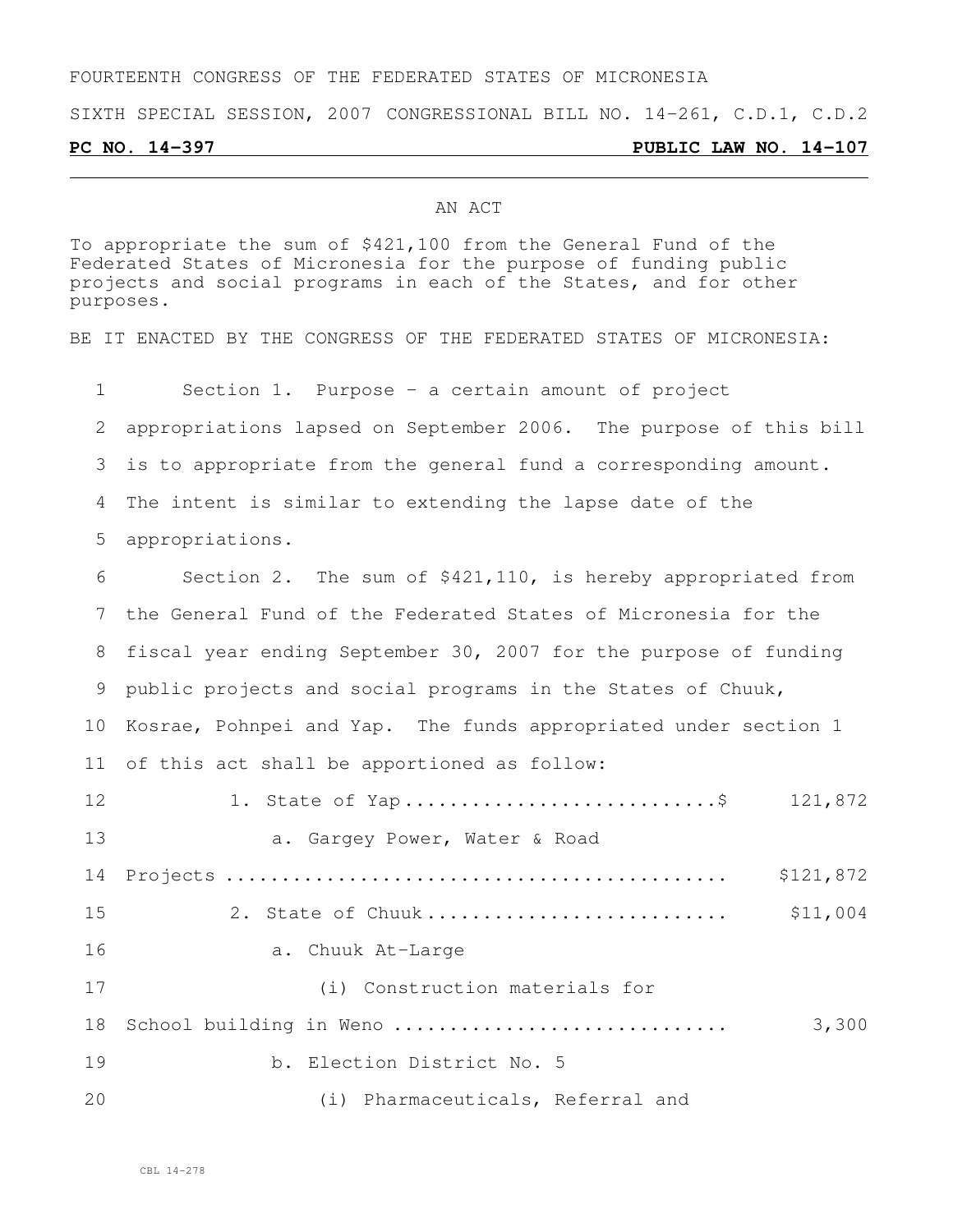# **PC NO. 14-397 PUBLIC LAW NO. 14-107**

| 1           | Repatriation of Remains \$<br>7,704                               |
|-------------|-------------------------------------------------------------------|
| 2           | 57,186<br>3. State of Kosrae                                      |
| 3           | a. POL & Utilities for the                                        |
| 4           | Office of the Governor<br>57,186                                  |
| 5           | 231,038<br>4. State of Pohnpei                                    |
| 6           | a. Election District No. 1                                        |
| 7           | (i) ED1 operation<br>10,000                                       |
| 8           | (ii) Calvary School                                               |
| $\mathsf 9$ | classroom construction<br>100,000                                 |
| 10          | 38,142<br>(iii) Students' financial assistance                    |
| 11          | b. Election District No. 2                                        |
| 12          | 8,001<br>(i) Watery Delivery (ED2)                                |
| 13          | (ii) Secondary Road Improvement                                   |
| 14          | 6,084                                                             |
| 15          | c. Election District No. 3                                        |
| 16          | (i) ED3 Students & Public Transportation                          |
| 17          | 68,811                                                            |
| 18          | Section 3. All funds appropriated by this act shall be            |
| 19          | allotted, managed, administered, and accounted for in accordance  |
| 20          | with applicable law, including, but not limited to, the Financial |
| 21          | Management Act of 1979. The allottee of the funds appropriated    |
| 22          | in subsection 1 (a) of Section 1 of this Act shall be the         |
| 23          | Governor of Yap State, PROVIDED HOWEVER, that the funding for     |
| 24          | subsection 1(a) of Section 1 of this Act shall not be expended    |
| 25          | until the allottee certifies that the Gargey area shall not be    |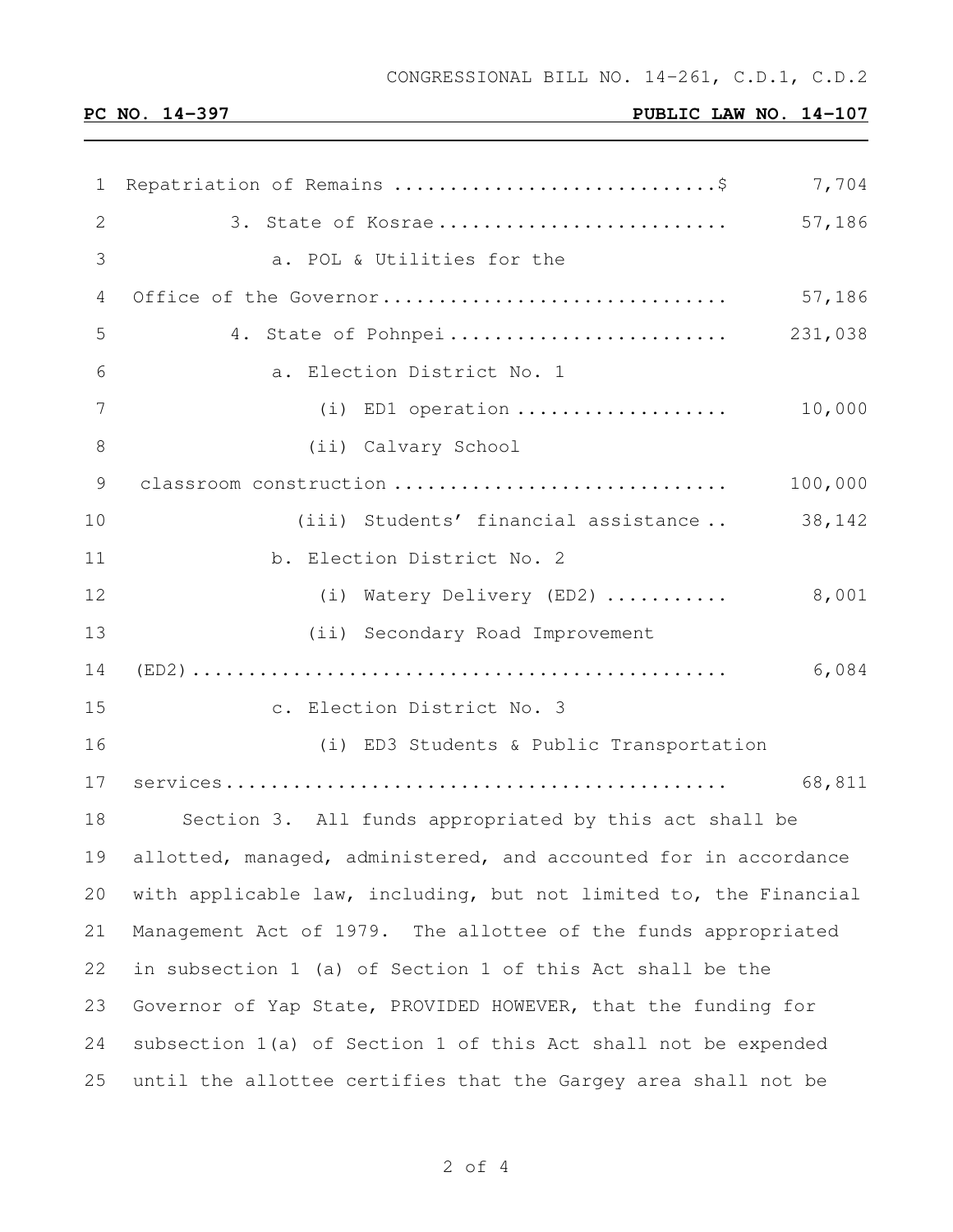| $\mathbf 1$    | used for commercial activities. The allottee of the funds         |
|----------------|-------------------------------------------------------------------|
| 2              | appropriated in subsection 2 of Section 1 of this Act shall be    |
| 3              | the Chuuk State Commission on Improvement Project (CSCIP).<br>The |
| 4              | allottee of funds appropriated in subsections 3 and 4 of Section  |
| 5              | 1 of this Act shall be the President of the Federated States of   |
| 6              | Micronesia or his designee. The allottee shall be responsible     |
| $7\phantom{.}$ | for ensuring that these funds, or so much thereof as may be       |
| 8              | necessary, are used solely for the purpose specified in this act, |
| 9              | and that no obligations are incurred in excess of the sum         |
| 10             | appropriated. The authority of the allottee to obligate funds     |
| 11             | appropriated by this act shall not lapse.                         |
| 12             |                                                                   |
| 13             |                                                                   |
| 14             |                                                                   |
| 15             |                                                                   |
| 16             |                                                                   |
| 17             |                                                                   |
| 18             |                                                                   |
| 19             |                                                                   |
| 20             |                                                                   |
| 21             |                                                                   |
| 22             |                                                                   |
| 23             |                                                                   |
| 24             |                                                                   |
| 25             | Section 4. This act shall become law upon approval by the         |